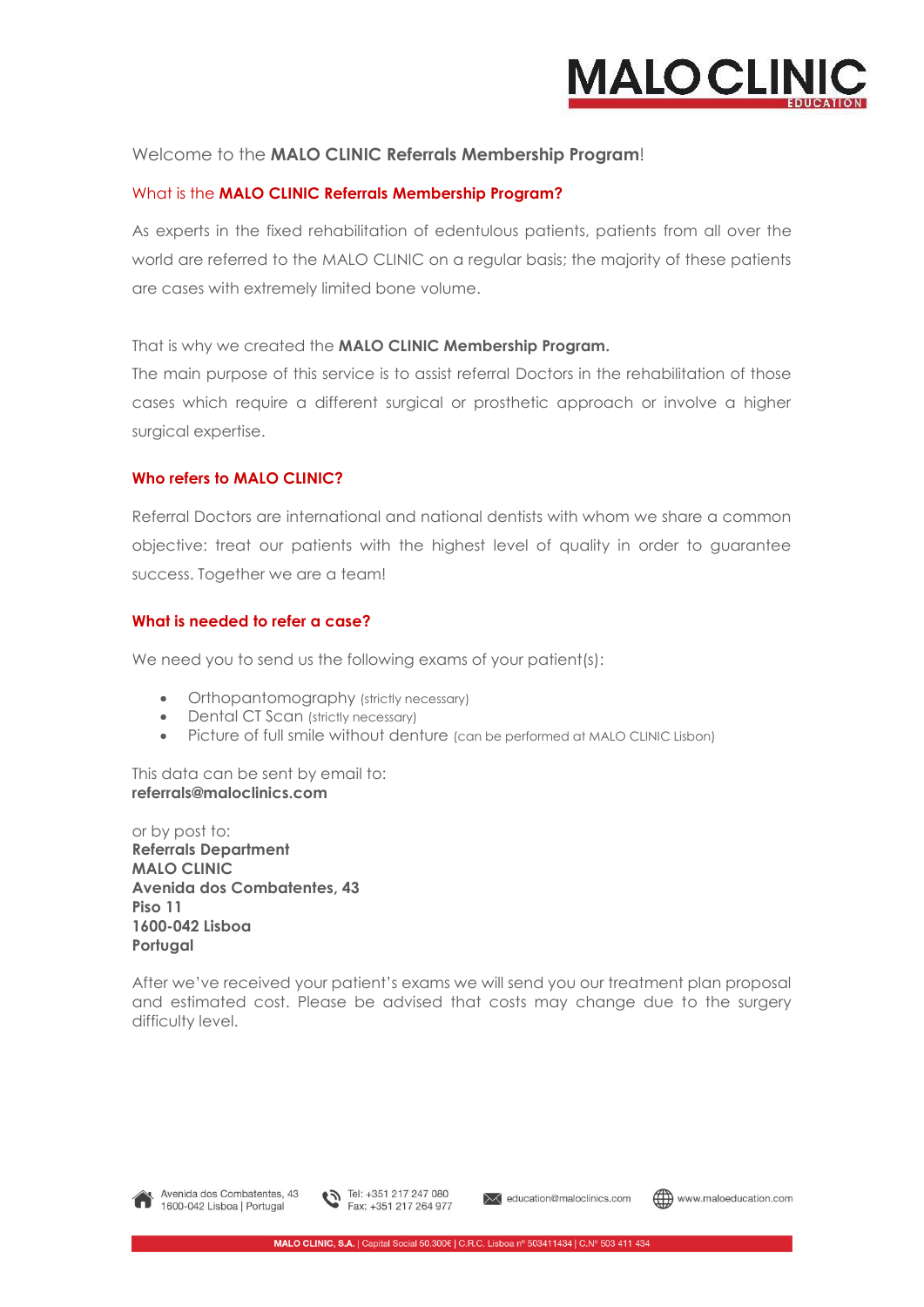

### **The MALO CLINIC Protocol Revolution**

We no longer perform bone grafting procedures for both maxilla and mandible rehabilitations. The MALO CLINIC Protocol avoids these uncomfortable, expensive and complex surgeries by placing implants using a state-of-the-art surgical concept (All-on-4**®** Surgical Protocol).

Bone graft surgeries are in general too invasive, present a high morbidity and delay the rehabilitation due to the required healing period.

The Standard All-on-4® Surgical Protocol is used for most mandible cases and some of the maxillary cases. If the CT-Scan reveals an atrophic maxilla and/or mandible, we will use the High Skilled All-on-4® Surgical Protocol. Should the CT-Scan show an extremely atrophic maxilla we will use either the Hybrid or the Extra-Maxilla All-on-4® Surgical Protocol.

In the Hybrid All-on-4® Protocol surgery, implants with maxillary and zygomatic anchorage are used. As for the Extra-Maxilla All-on-4® Surgical Protocol, only zygoma bone is used for the anchorage of a total of 4 implants. Both techniques have a higher degree of difficulty that represents a slight increase in the treatment plan cost. The need to perform surgery under general anaesthesia is assessed based on the case's level of difficulty and the patient's general evaluation (this last item is established by the referral doctor).

The exams can be performed at our clinic (in this case your patient should arrive one day earlier) or we may send you the list of necessary additional exams, and you send us back the results.



Avenida dos Combatentes, 43 1600-042 Lisboa | Portugal



ducation@maloclinics.com

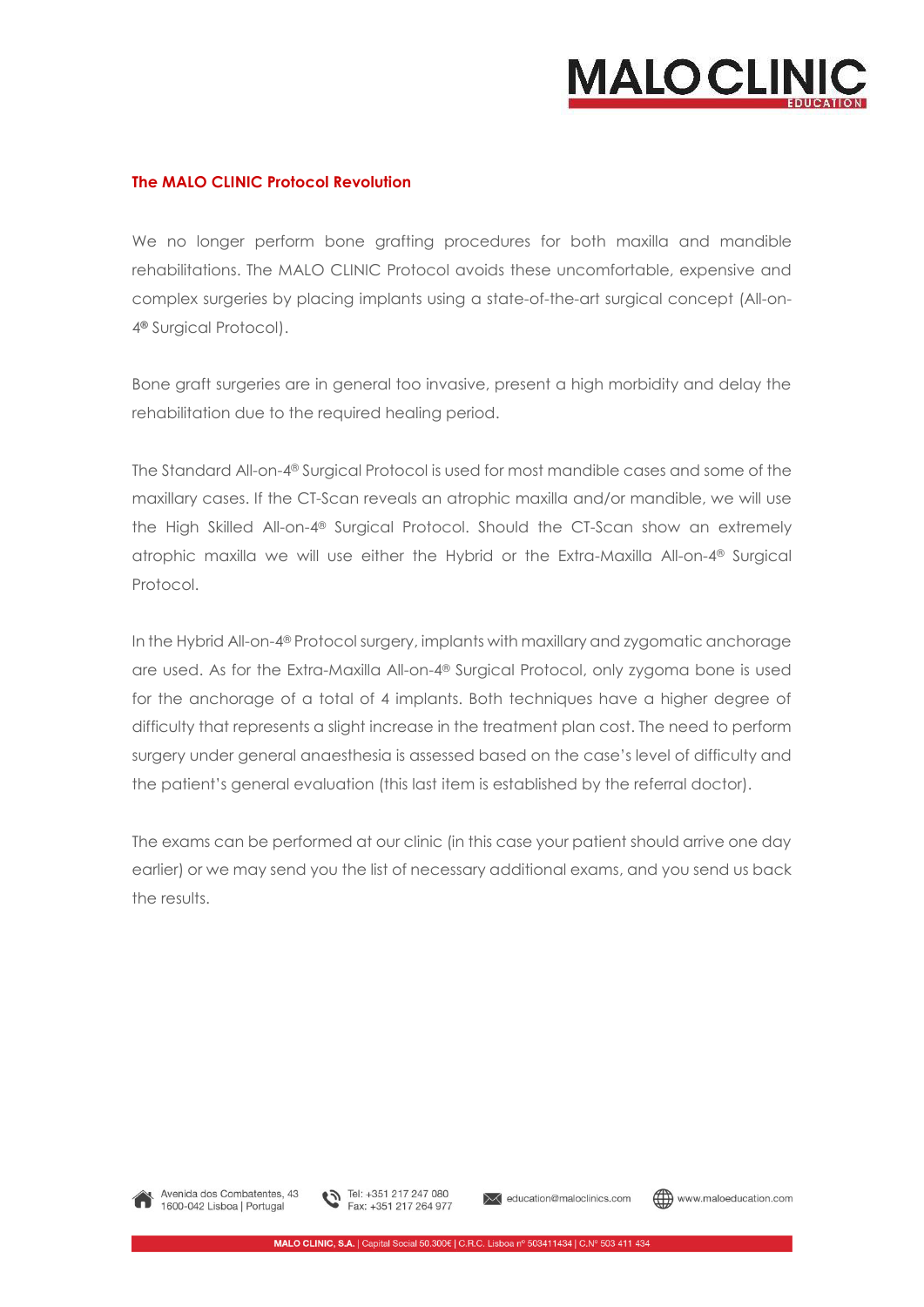

### **MALO CLINIC Protocol (Standard All-on-4® Surgical Protocol + MALO CLINIC All-Acrylic Bridge)**

Images copyright: *©*Nobel Biocare Services AG



**Maxilla Rehabilitation** 



**Mandible Rehabilitation** 

FOR FURTHER INFORMATION, YOU MAY CHECK THE LIST OF SCIENTIFIC PUBLICATIONS &CLINICAL ARTICLES PUBLISHED BY OUR CLINICAL TEAM, AT THE END OF THIS DOCUMENT.



Avenida dos Combatentes, 43 1600-042 Lisboa | Portugal



**X** education@maloclinics.com

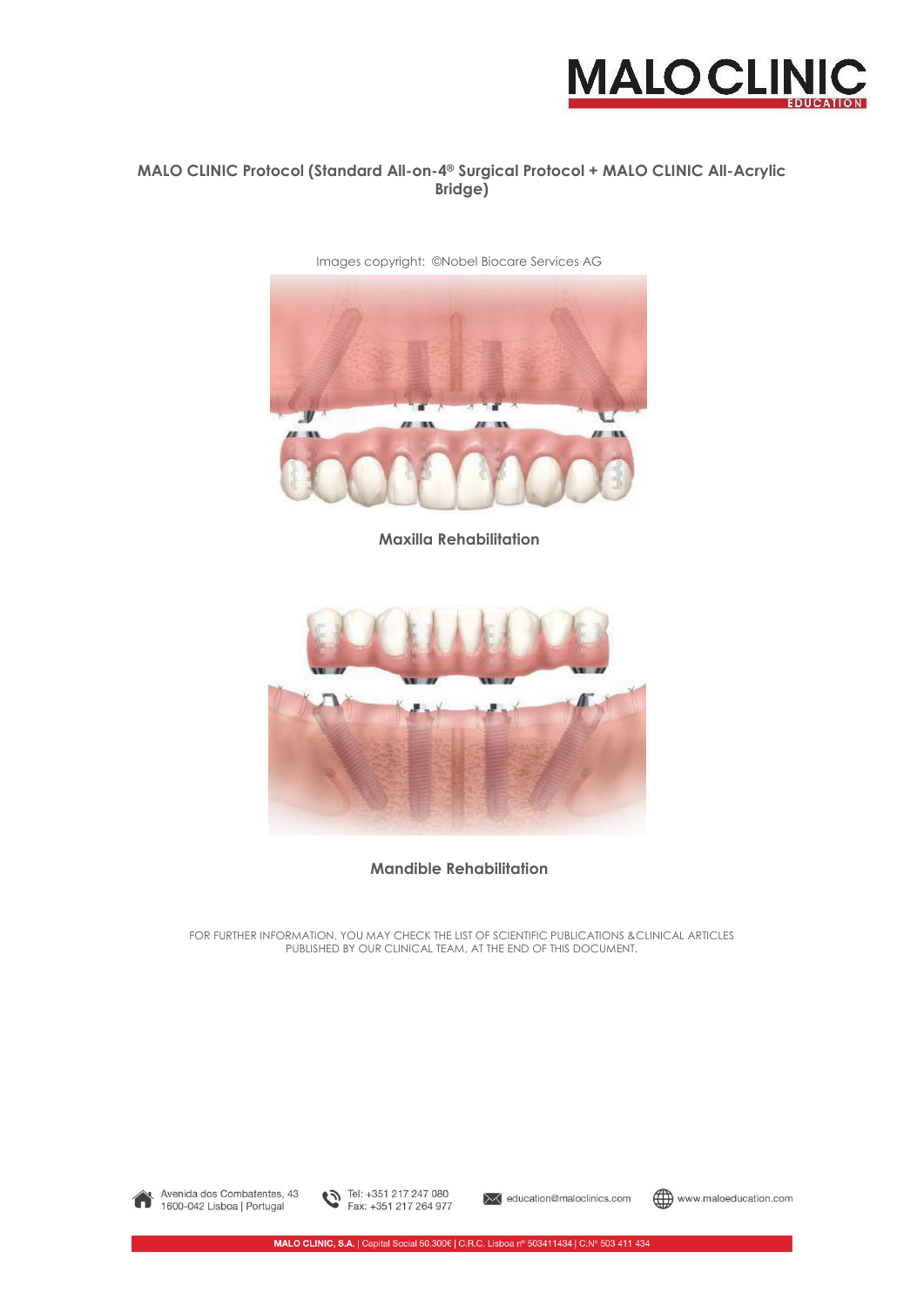

### **What is included in the MALO CLINIC referral services (surgical stage)?**

The price for the MALO CLINIC Protocol first stage (surgical procedure) is established based on the radiological analysis of your patient's data and includes:

- The All-on-4<sup>®</sup> surgical procedure;
- The temporary acrylic prosthesis/prostheses (MALO CLINIC All-Acrylic Bridge);
- The medication given to the patient as stipulated by our protocols (pre and post-surgical – please refer to appendix I for further details);
- Anaesthesiologist, pharmacy products and equipment needed (in case Hybrid/Extra-maxilla All-on-4® Surgical Protocol techniques are required and if needed);
- Sedation if the patient so desires (for Standard All-on-4<sup>®</sup> Surgical Protocol cases);
- All necessary imaging exams (OPG, additional CT-Scan);
- **3** nights hotel accommodation for the patient, accompanying person and the referral doctor at a four stars hotel, with breakfast included ;
- **Transfer airport/hotel/airport;**

### **Reference Values:**

All-on-4® Extra-Maxilla: 20.500€ All-on-4® Hybrid: 18.000€ All-on-4® Standard Maxilla: 15.500€ All-on-4® Standard Mandible: 10.500€

The amount established (according to the treatment plan) should be transferred by you - or by your patient should you wish to - to the below bank account, at least 72 hours prior to the surgery:

**Account Number: 0660 0125 0003 NIB: 0007 0066 00001250003 17 IBAN: PT50 0007 0066 0000 1250 0031 7 SWIFT/BIC: BESCPTPL** 

*Prices charged are usually confidential; we will not inform the patient of the surgery cost or contact directly with him/her unless you ask us to. You are the patient's Doctor and we assume this is just one of the stages of the treatment and you will likely charge the full rehabilitation treatment to your patient.*

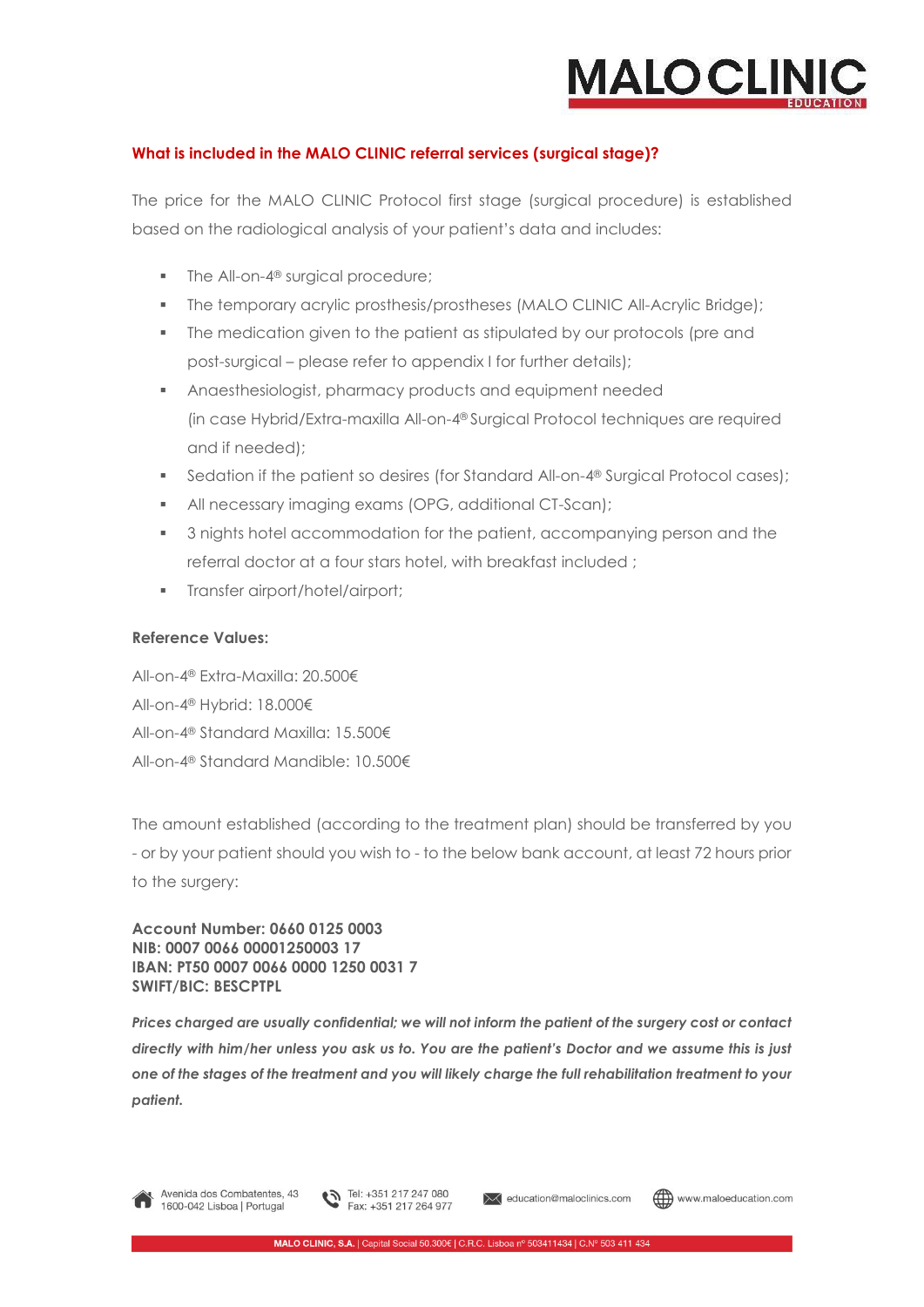



You are welcome to accompany your patient and attend the surgery and try-ins until the delivery of the immediate prosthesis. Even if it is not possible for you to accompany your patient you will receive detailed information on his/hers condition including a post-operative OPG and detailed information about the type of implants and abutments used.

We will also send you a post-operative cast model duplicate.

As a precaution we will also keep a key for a possible temporary prosthesis duplication, should this be necessary.

### **How many days does your patient need to stay with us for the surgical stage?**

Your patient needs to stay up to 3 consecutive days in Lisbon for the surgical stage:

- 1 day for the pre-operative appointment;
- 1 day for the surgery this appointment is typically booked for early in the morning and the patient usually stays at the clinic until the end of the day, leaving after the placement of the immediate bridge(s);
- 1 day for occlusion adjustments on the immediate prosthesis/prostheses delivered on the previous day (if needed).

### **Post-surgery**

10 to 15 days after surgery the patient will have the following appointments back at your office: suture removal and oral hygiene. These appointments may be performed by us if you so desire, with no additional cost (in this case the patient will need to extend his stay or return a second time; all additional travel/accommodation expenses will need to be covered by the patient).



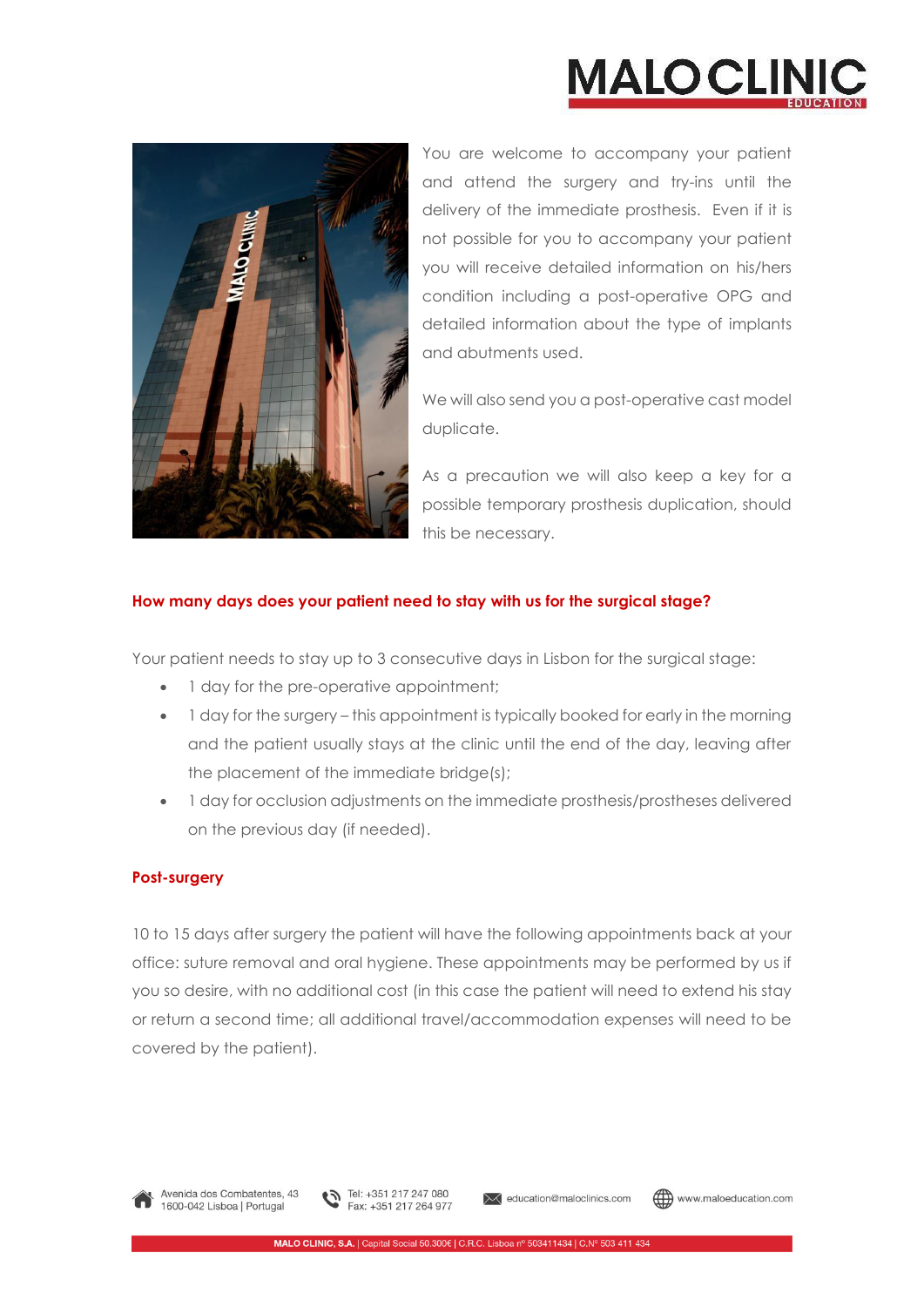

### **MALO CLINIC Protocol - Final Prosthetic Rehabilitation Services Included & MALO CLINIC Bridge Appointment Protocol**

The final prosthesis can either be done by you with the help of our prosthetic and laboratory departments (a special 10% discount is offered off the regular price), or may be done entirely by the MALO CLINIC Lisbon Prosthodontics department.

For the maxilla final rehabilitation there are two options that can be presented to the patient: the MALO CLINIC Ceramic Bridge and the MALO CLINIC Acrylic Bridge.

The MALO CLINIC Ceramic Bridge is the epitome of biomedical engineering combined with CAD\CAM technology to provide patients with precision implant supported functional replication of the natural dentition; individual ceramic crowns are supported by a titanium infrastructure with an acrylic gingiva characterization.

The MALO CLINIC Acrylic Bridge follows a similar concept also having a titanium infrastructure with an acrylic gingiva characterization that supports acrylic teeth.

Please note that for the mandible final rehabilitation only the MALO CLINIC Acrylic Bridge can be considered.

These prostheses have different production timeframes – see appointment basic outlines for detailed information – and costs.

### **MALO CLINIC CERAMIC BRIDGE**

**8.000€ Appointment Protocol – Basic Outline** 

**1st Visit |** Duration: 1 week **2nd Visit |**Duration: 4 days

#### **MALO CLINIC ACRYLIC BRIDGE**

**3.500€ Appointment Protocol – Basic Outline** 

**One Shot | Duration: 1 week** 



Avenida dos Combatentes, 43 1600-042 Lisboa | Portugal



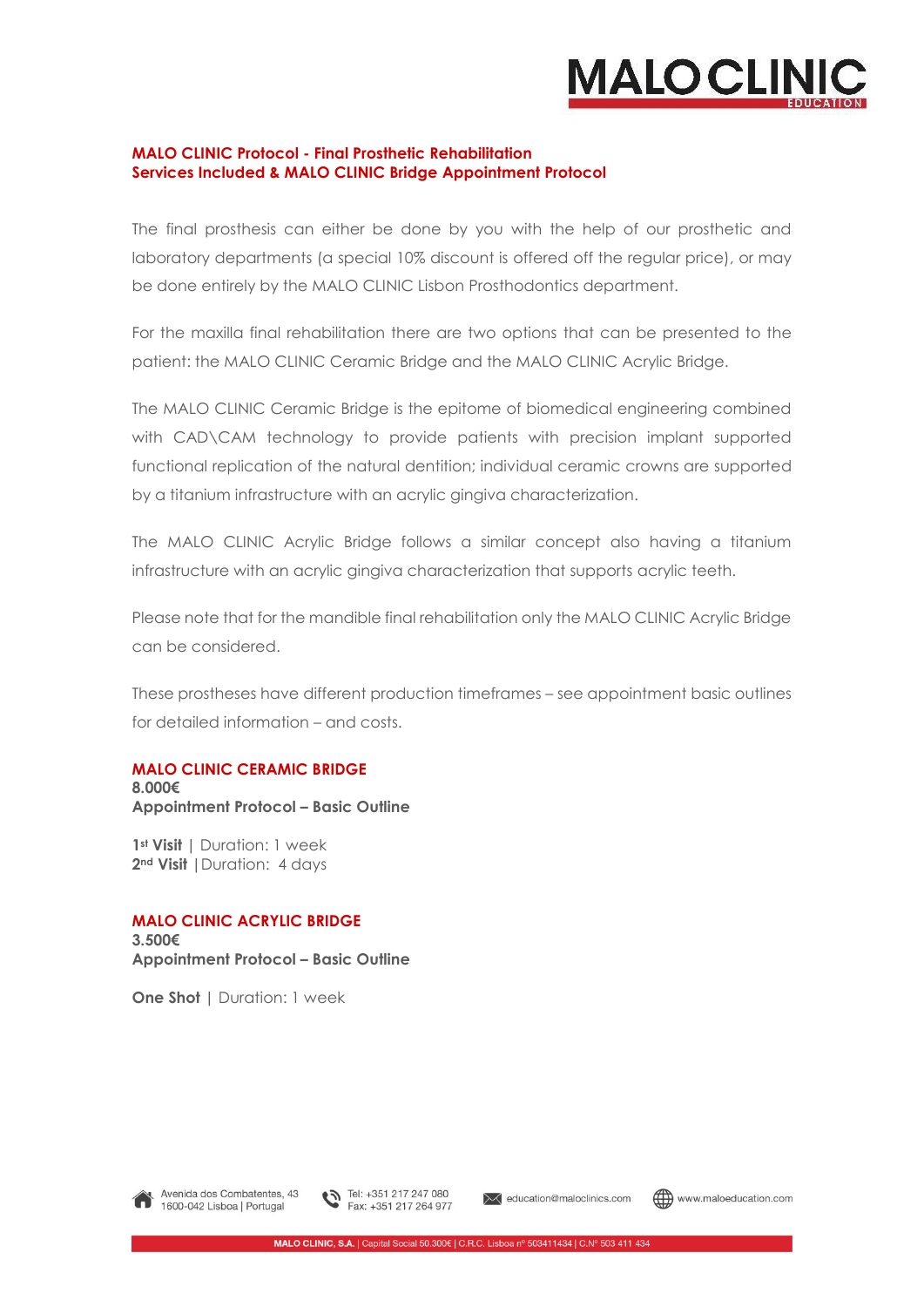## **MALOCLINK**

### **What are the benefits of being a referral Doctor?**

The **MALO CLINIC Referral Membership Program** is not only focused on treating patients; we want to establish a relationship with you and provide you and your team with the skills to treat any emergency that may occur with your patients as well as to ensure that you are able to provide the same type of service and follow up to your patients that we provide ours.

We have established a set of benefits for our referrals which you can accumulate over a period of three consecutive years:



**List of scientific publications & clinical articles published by the MALO CLINIC Clinical Team** 

Scientific Publications in peer-review journals

### **Download here**



Avenida dos Combatentes, 43 1600-042 Lisboa | Portugal



**X** education@maloclinics.com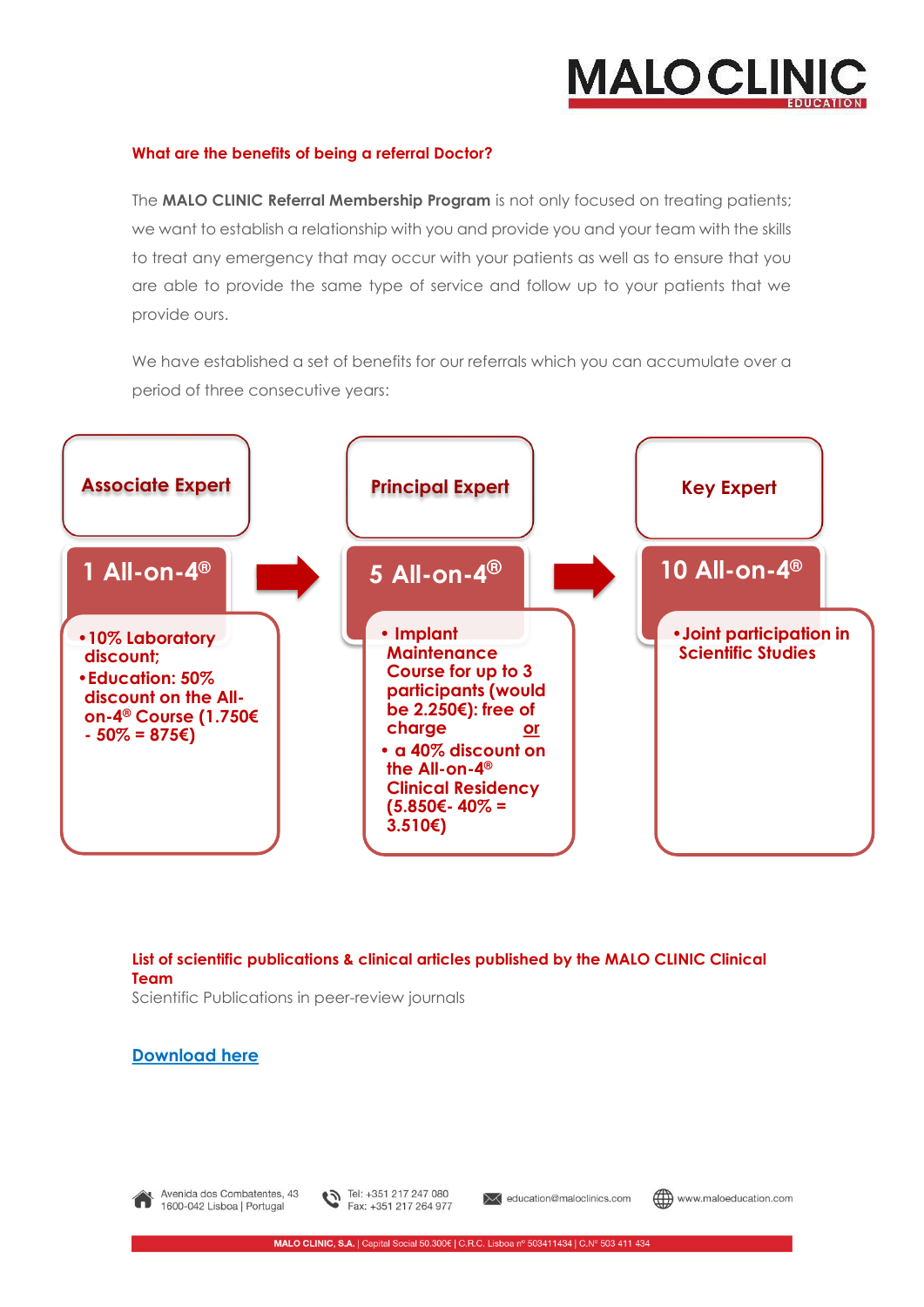

### **Referred Patients Testimonials**

"First of all I would like to thank you and everyone at MALO CLINIC for looking after me so well, you made us feel very welcome and gave me confidence that the operation would be a success. Everyone we met in Portugal was very helpful and extremely friendly and as it was our first visit to Portugal we were very impressed. If you ever come to Scotland I hope we can do the same for you…

Thanks again for everything.

Kathleen Millar"

#### **Referral Doctors Testimonials**

"MALO CLINIC has the experience, the facility and the 'know-how' when it comes to treating patients with the All-on-4 technique. I've worked with them on numerous occasions and both my patients and I have always been pleased with the outcome!" *Dr. George Danciu, Romania*

"Although I routinely treat patients utilizing the All-on-4 approach, for the occasional patient with severe atrophy, I highly recommend the providers at MALO CLINIC. Their clinical team and their resources are the best in the world, and that's what I want for my patients!"

 $\overline{\phantom{a}}$ 

 $\overline{\phantom{a}}$ 

*Dr. Andy Chan, Hong-Kong*

"All-on-4 is today's standard for treatment of the edentulous. For the more difficult cases, I'd suggest consulting with MALO CLINIC, as they are the leaders in this arena and they have the experience to handle even the most challenging of cases." *Dr. Dominic Siu, Hong-Kong*

 $\overline{\phantom{a}}$ 

"I went with my patient to MALO CLINIC for her All-on-4 surgery and was simply amazed….not only were the doctors exceptional… the facility itself was simply spectacular. They have redefined 'quality care'. I'd urge anyone considering All-on-4 for their patients with changeling cases to work with them and take advantage of all they have to offer."

*Dr. Olivier Dupont, France*

" Their help with treatment planning and surgical expertise, as well as the laboratory support I've received from MALO CLINIC Ceramics, has made these challenging cases extremely simple. I highly recommend their services to any restorative dentist in the country who'd like to offer the All-on-4 implant solution to their patients!" -*Dr. David Christensen - Waldwick, NJ, USA* 

 $\overline{\phantom{a}}$ 

 $\overline{\phantom{a}}$ 



Avenida dos Combatentes, 43 1600-042 Lisboa | Portugal

Tel: +351 217 247 080 Fax: +351 217 264 977

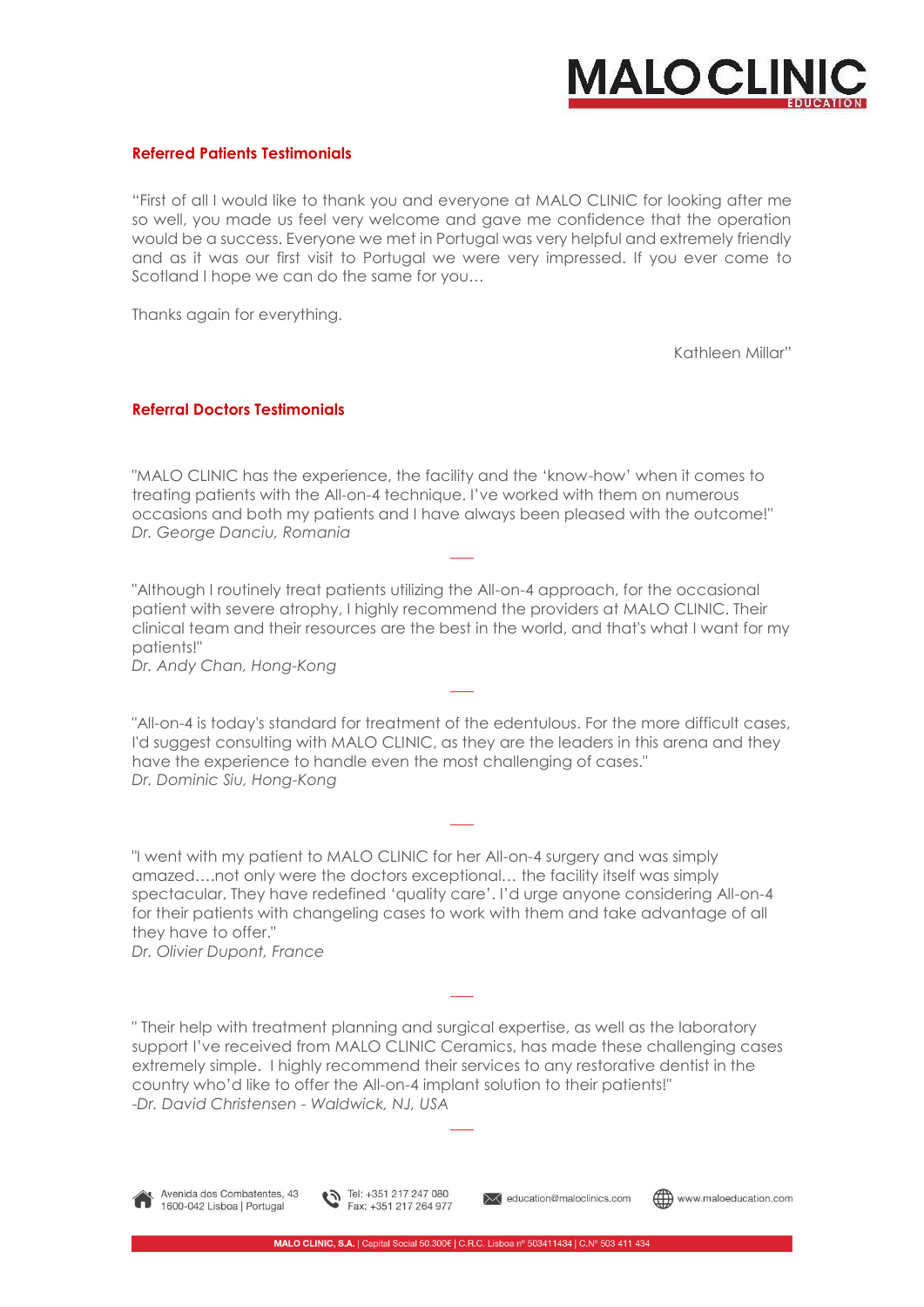

"All-on-4 is the fixed alternative to edentulism so many patients dream about and desperately seek. The team has helped me make that dream possible for my patients and no doubt, can do the same for yours." -*Dr. Edward Feins - Northvale, NJ, USA* 

"The specialists are truly experts in treatment planning and performing the 'initial phase' of treatment. Their staff is exceptional at being able to coordinate care for patients coming in from out-of-state."

 $\overline{\phantom{a}}$ 

-*Dr. Alan Wolcott - Silver Spring, MD, USA*





**X** education@maloclinics.com

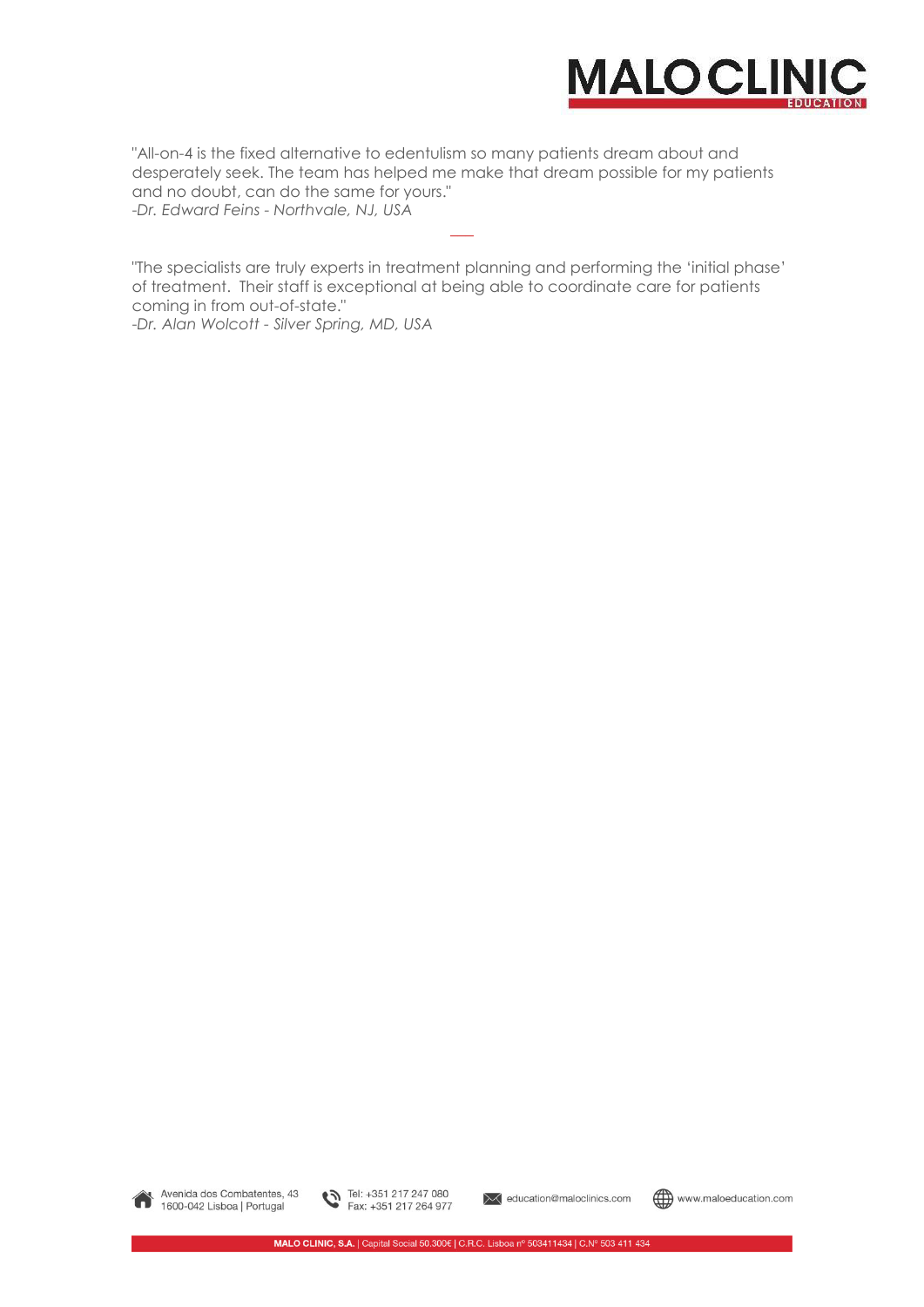

### **Appendix I Medication Protocols**



Avenida dos Combatentes, 43 1600-042 Lisboa | Portugal

Tel: +351 217 247 080<br>Fax: +351 217 264 977

ducation@maloclinics.com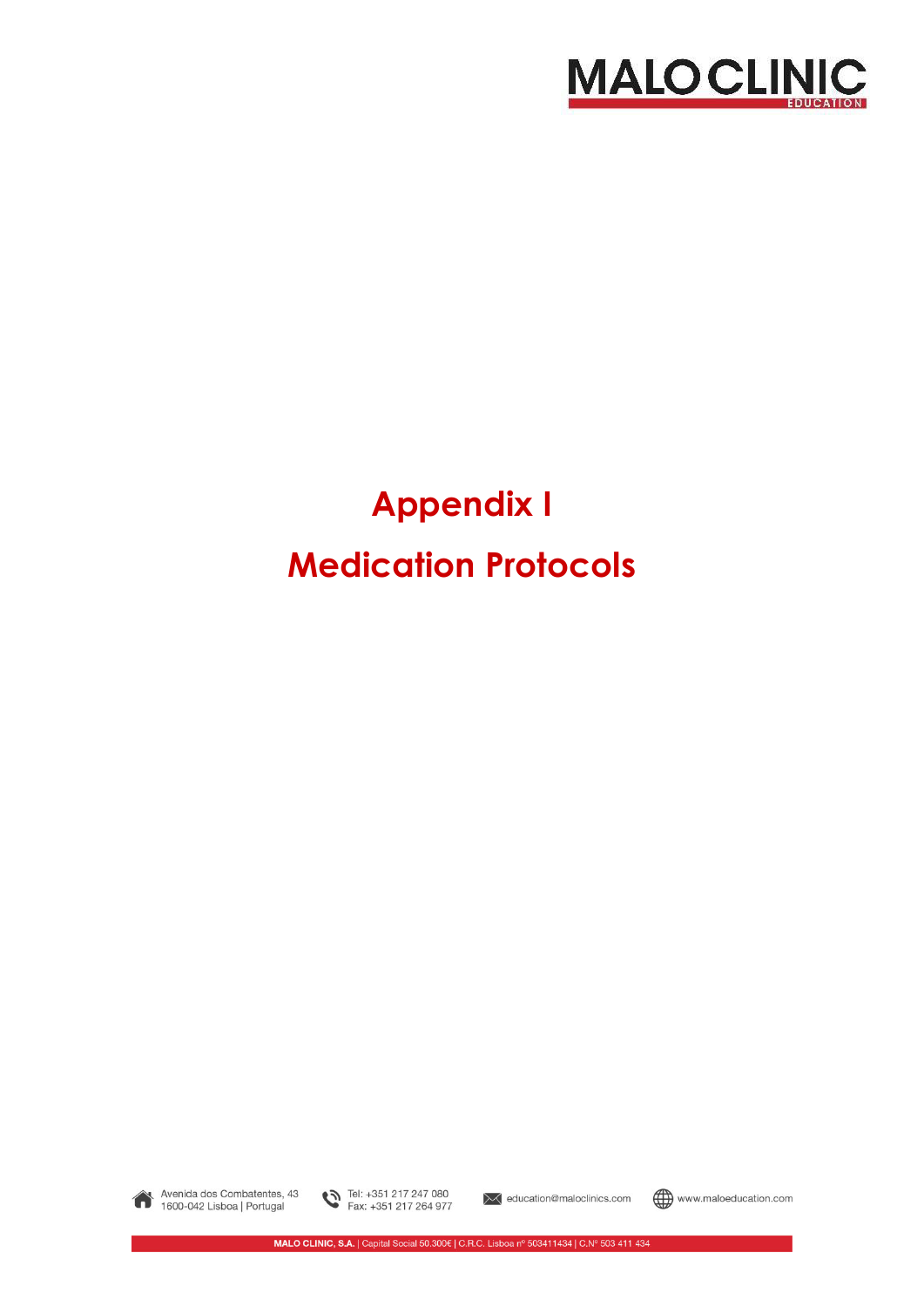

### IMPLANT SURGERY WITH MALO CLINIC PROTOCOL | ALL-ON-4®

**E TOTAL REHABILITATION WITH IMMEDIATE FUNCTION IMPLANTS** 

### MEDICATION

| <b>MEDICATION</b>   | Clonixin<br>300 <sub>mg</sub> | Amoxicilin + Clavulanic acid<br>$875 + 125$ mg | Prednisolone<br>20 <sub>mg</sub> | Ibuprofen<br>600mg*   | Diazepam<br>10 <sub>mg</sub> | Omeprazol<br>20 <sub>mg</sub> |
|---------------------|-------------------------------|------------------------------------------------|----------------------------------|-----------------------|------------------------------|-------------------------------|
| Surgery day         | 1 pill<br>n Li                | 1 pill every 12h                               | 1 pill<br>٠                      | ٠<br>ı                | 1 pill                       | 1 pill<br>٠                   |
| Day 1 after surgery | a li<br>SOS                   | 1 pill every 12h                               | ٠<br>1 pill                      | П                     |                              | 1 pill in morning             |
| Day 2 after surgery | SOS<br>a li                   | 1 pill every 12h                               | 1 pill                           | ٠                     |                              | pill in morning               |
| Day 3 after surgery | SOS                           | 1 pill every 12h                               | ٠<br>1 pill                      | П                     |                              | 1 pill in morning             |
| Day 4 after surgery |                               | 1 pill every 12h                               | ı                                | ٠<br>1 pill every 12h |                              | 1 pill in morning             |
| Day 5 after surgery |                               | ٠<br>1 pill every 12h                          |                                  | ٠<br>1 pill every 12h |                              | 1 pill in morning             |
| Day 6 after surgery |                               | ٠<br>1 pill every 12h                          | ı                                | п<br>1 pill every 12h |                              | 1 pill in morning             |
| Day 7 after surgery |                               | 1 pill every 12h                               | ı                                |                       |                              | 1 pill in morning             |

\*take with food

### Relevant instructions for the days following the surgery

- After surgery apply pressure with a sterile swab for around 30 minutes and repeat this for 15 minutes every time you feel bleeding.

- Apply an ice bag covered with a towel in the region of the face matching the surgical area during 15-minutes periods, followed by 10-minutes breaks, whenever possible, during the three days following the surgery.
- Avoid gargling, spitting or making sucking movements during the first 24 hours post-surgery, due to the risk of triggering blood clot dislocation, causing bleeding and consequently delaying the cicatrization process.
- Keep the tongue away from the operated area.
- Rest as much as possible.
- Sleep with an additional pillow, keeping the head higher than the body, in order to reduce the edema.
- On the day after the surgery you should gargle with the mouthwash given and massage the gum with a toothbrush and gel twice a day, morning and evening. It is natural that cleaning the surgical area might cause some pain or mild bleeding during the first days.
- During the first three days eat soft and cool food. Progressively introduce harder and hotter foods. During the period of implants' cicatrization (4-6 months) avoid hard and sticky foods such as bread, grilled meat and all types of nuts.
- During the postoperative period (7-10 days) it is natural to present some swelling or bruising on the face and neck, which might vary in degree. You might also feel pain, limitation of mouth opening and general discomfort. During this period, you should not make physical exercise or activities that require being with your head down.
- Stitches may cause some irritation or tension. These symptoms are normal and this sensation disappears after the stitches are removed, 10 days after the surgery.
- We recommend that you do not smoke or consume alcohol during the postoperative period (7-10 days).
- It is important to avoid sun exposure.
- Try to follow correctly the medication protocol given. In case you have any doubts, please do not hesitate to contact MALO CLINIC through the contacts mentioned in the footer.
- Do not drive, handle machines or drink alcohol until 24 hours after the surgery, if you have been subjected to General Anesthesia.

### We are entirely at your disposal to clarify possible doubts not considered in this document. It is a pleasure for us to take care of your Oral Health.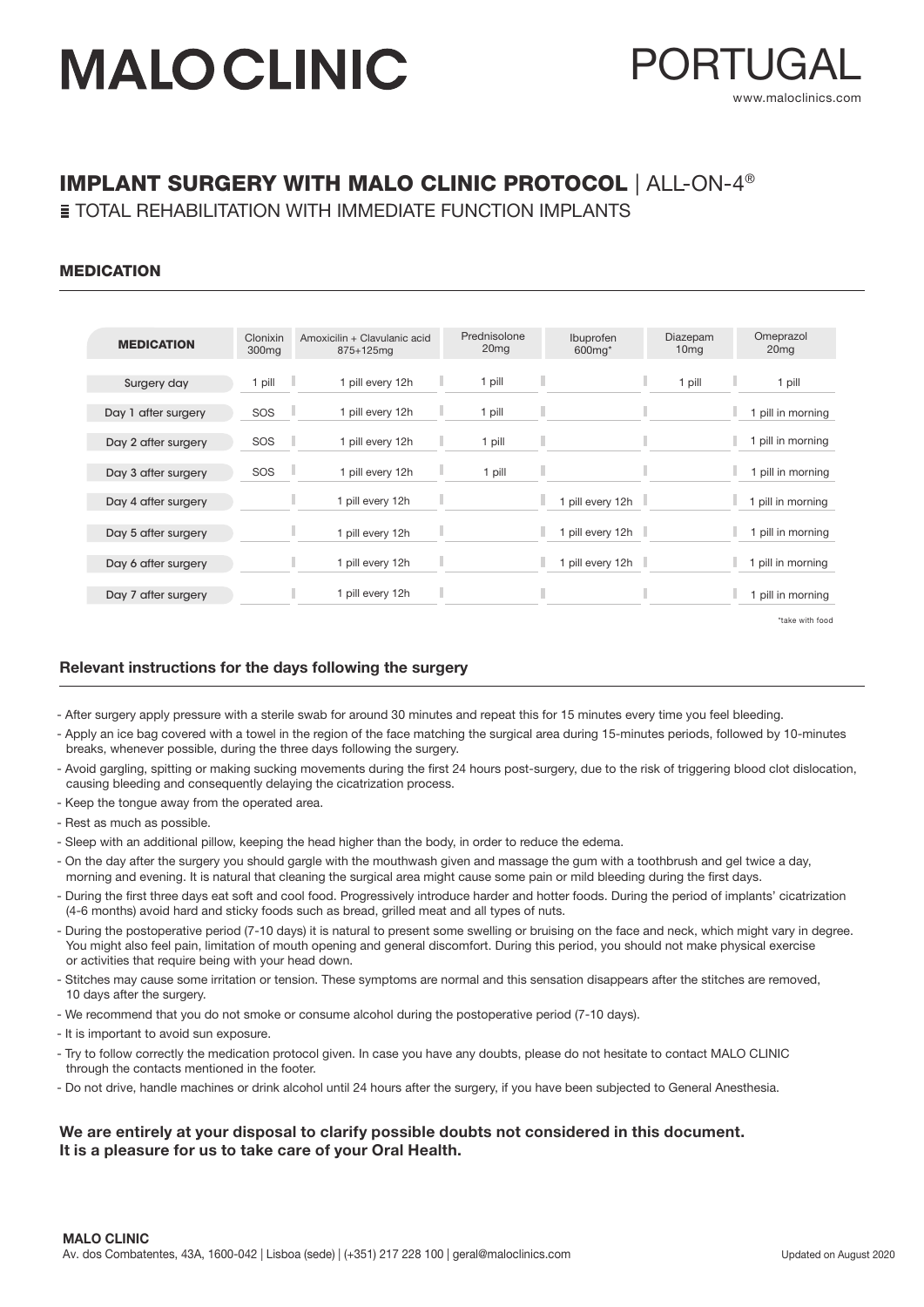

### IMPLANT SURGERY WITH MALO CLINIC PROTOCOL | ALL-ON-4®

**E TOTAL REHABILITATION WITH IMMEDIATE FUNCTION IMPLANTS** 

### MEDICATION [penicillin allergy]

| <b>MEDICATION</b>   | Clonixin<br>300 <sub>mg</sub> | Claritromicine<br>500 <sub>mg</sub> | Prednisolone<br>20 <sub>mg</sub> | Ibuprofen<br>600mg* | Diazepam<br>10 <sub>mg</sub> | Omeprazol<br>20 <sub>mg</sub> |
|---------------------|-------------------------------|-------------------------------------|----------------------------------|---------------------|------------------------------|-------------------------------|
| Surgery day         | pill                          | 1 pill every 12h                    | J.<br>1 pill                     |                     | 1 pill                       | 1 pill                        |
| Day 1 after surgery | SOS                           | 1 pill every 12h                    | п<br>1 pill                      |                     |                              | pill in morning               |
| Day 2 after surgery | SOS                           | 1 pill every 12h                    | ш<br>1 pill                      |                     |                              | pill in morning               |
| Day 3 after surgery | SOS                           | 1 pill every 12h                    | ı<br>1 pill                      | I                   |                              | pill in morning               |
| Day 4 after surgery |                               | 1 pill every 12h                    | ٠                                | 1 pill every 12h    |                              | 1 pill in morning             |
| Day 5 after surgery |                               | 1 pill every 12h                    | ı                                | 1 pill every 12h    |                              | pill in morning               |
| Day 6 after surgery |                               | 1 pill every 12h                    | П                                | 1 pill every 12h    |                              | 1 pill in morning             |
| Day 7 after surgery |                               | 1 pill every 12h                    | Π                                |                     |                              | pill in morning               |

\* take with food

### Relevant instructions for the days following the surgery

- After surgery apply pressure with a sterile swab for around 30 minutes and repeat this for 15 minutes every time you feel bleeding.
- Apply an ice bag covered with a towel in the region of the face matching the surgical area during 15-minutes periods, followed by 10-minutes breaks, whenever possible, during the three days following the surgery.
- Avoid gargling, spitting or making sucking movements during the first 24 hours post-surgery, due to the risk of triggering blood clot dislocation, causing bleeding and consequently delaying the cicatrization process.
- Keep the tongue away from the operated area.
- Rest as much as possible.
- Sleep with an additional pillow, keeping the head higher than the body, in order to reduce the edema.
- On the day after the surgery you should gargle with the mouthwash given and massage the gum with a toothbrush and gel twice a day, morning and evening. It is natural that cleaning the surgical area might cause some pain or mild bleeding during the first days.
- During the first three days eat soft and cool food. Progressively introduce harder and hotter foods. During the period of implants' cicatrization (4-6 months) avoid hard and sticky foods such as bread, grilled meat and all types of nuts.
- During the postoperative period (7-10 days) it is natural to present some swelling or bruising on the face and neck, which might vary in degree. You might also feel pain, limitation of mouth opening and general discomfort. During this period, you should not make physical exercise or activities that require being with your head down.
- Stitches may cause some irritation or tension. These symptoms are normal and this sensation disappears after the stitches are removed, 10 days after the surgery.
- We recommend that you do not smoke or consume alcohol during the postoperative period (7-10 days).
- It is important to avoid sun exposure.
- Try to follow correctly the medication protocol given. In case you have any doubts, please do not hesitate to contact MALO CLINIC through the contacts mentioned in the footer.
- Do not drive, handle machines or drink alcohol until 24 hours after the surgery, if you have been subjected to General Anesthesia.

### We are entirely at your disposal to clarify possible doubts not considered in this document. It is a pleasure for us to take care of your Oral Health.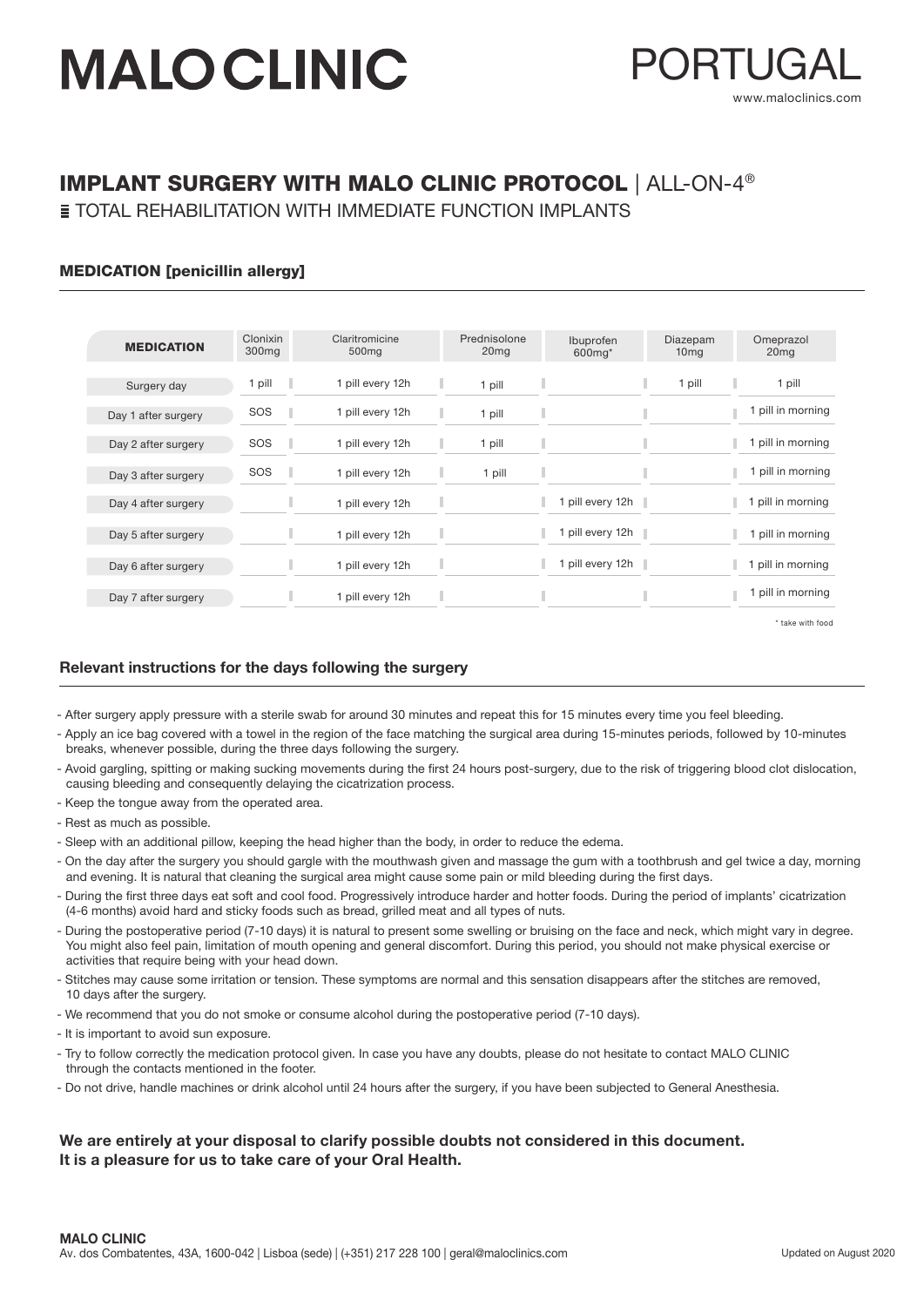

### IMPLANT SURGERY WITH MALO CLINIC PROTOCOL | ALL-ON-4®

**E TOTAL REHABILITATION WITH IMMEDIATE FUNCTION IMPLANTS** 

### MEDICATION [penicillin allergy]

| <b>MEDICATION</b>   | Clonixin<br>300 <sub>mg</sub> | Azitromicine<br>500 <sub>mg</sub> | Prednisolone<br>20 <sub>mg</sub> | Ibuprofen<br>600mg*          | Diazepam<br>10 <sub>mg</sub> | Omeprazol<br>20 <sub>mg</sub> |
|---------------------|-------------------------------|-----------------------------------|----------------------------------|------------------------------|------------------------------|-------------------------------|
|                     |                               |                                   |                                  |                              |                              |                               |
| Surgery day         | 1 pill                        | 1 pill every 24h                  | 1 pill                           |                              | 1 pill                       | 1 pill<br>٠                   |
| Day 1 after surgery | SOS                           | 1 pill every 24h                  | 1 pill                           |                              |                              | 1 pill in morning             |
| Day 2 after surgery | SOS                           | 1 pill every 24h                  | pill                             |                              |                              | pill in morning               |
| Day 3 after surgery | SOS                           | 1 pill every 24h                  | 1 pill                           |                              |                              | pill in morning               |
| Day 4 after surgery |                               | 1 pill every 24h                  |                                  | 1 pill every 12h $\parallel$ |                              | ٠<br>pill in morning          |
| Day 5 after surgery |                               | 1 pill every 24h                  |                                  | 1 pill every 12h             |                              | ٠<br>1 pill in morning        |
| Day 6 after surgery |                               |                                   |                                  | pill every 12h               |                              | pill in morning               |

\* take with food

### Relevant instructions for the days following the surgery

- After surgery apply pressure with a sterile swab for around 30 minutes and repeat this for 15 minutes every time you feel bleeding.

- Apply an ice bag covered with a towel in the region of the face matching the surgical area during 15-minutes periods, followed by 10-minutes breaks, whenever possible, during the three days following the surgery.

- Avoid gargling, spitting or making sucking movements during the first 24 hours post-surgery, due to the risk of triggering blood clot dislocation, causing bleeding and consequently delaying the cicatrization process.

- Keep the tongue away from the operated area.

- Rest as much as possible.

- Sleep with an additional pillow, keeping the head higher than the body, in order to reduce the edema.

- On the day after the surgery you should gargle with the mouthwash given and massage the gum with a toothbrush and gel twice a day, morning and evening. It is natural that cleaning the surgical area might cause some pain or mild bleeding during the first days.

- During the first three days eat soft and cool food. Progressively introduce harder and hotter foods. During the period of implants' cicatrization (4-6 months) avoid hard and sticky foods such as bread, grilled meat and all types of nuts.

- During the postoperative period (7-10 days) it is natural to present some swelling or bruising on the face and neck, which might vary in degree. You might also feel pain, limitation of mouth opening and general discomfort. During this period, you should not make physical exercise or activities that require being with your head down.

- Stitches may cause some irritation or tension. These symptoms are normal and this sensation disappears after the stitches are removed, 10 days after the surgery.

- We recommend that you do not smoke or consume alcohol during the postoperative period (7-10 days).

- It is important to avoid sun exposure.

- Try to follow correctly the medication protocol given. In case you have any doubts, please do not hesitate to contact MALO CLINIC through the contacts mentioned in the footer.

- Do not drive, handle machines or drink alcohol until 24 hours after the surgery, if you have been subjected to General Anesthesia.

#### We are entirely at your disposal to clarify possible doubts not considered in this document.

It is a pleasure for us to take care of your Oral Health.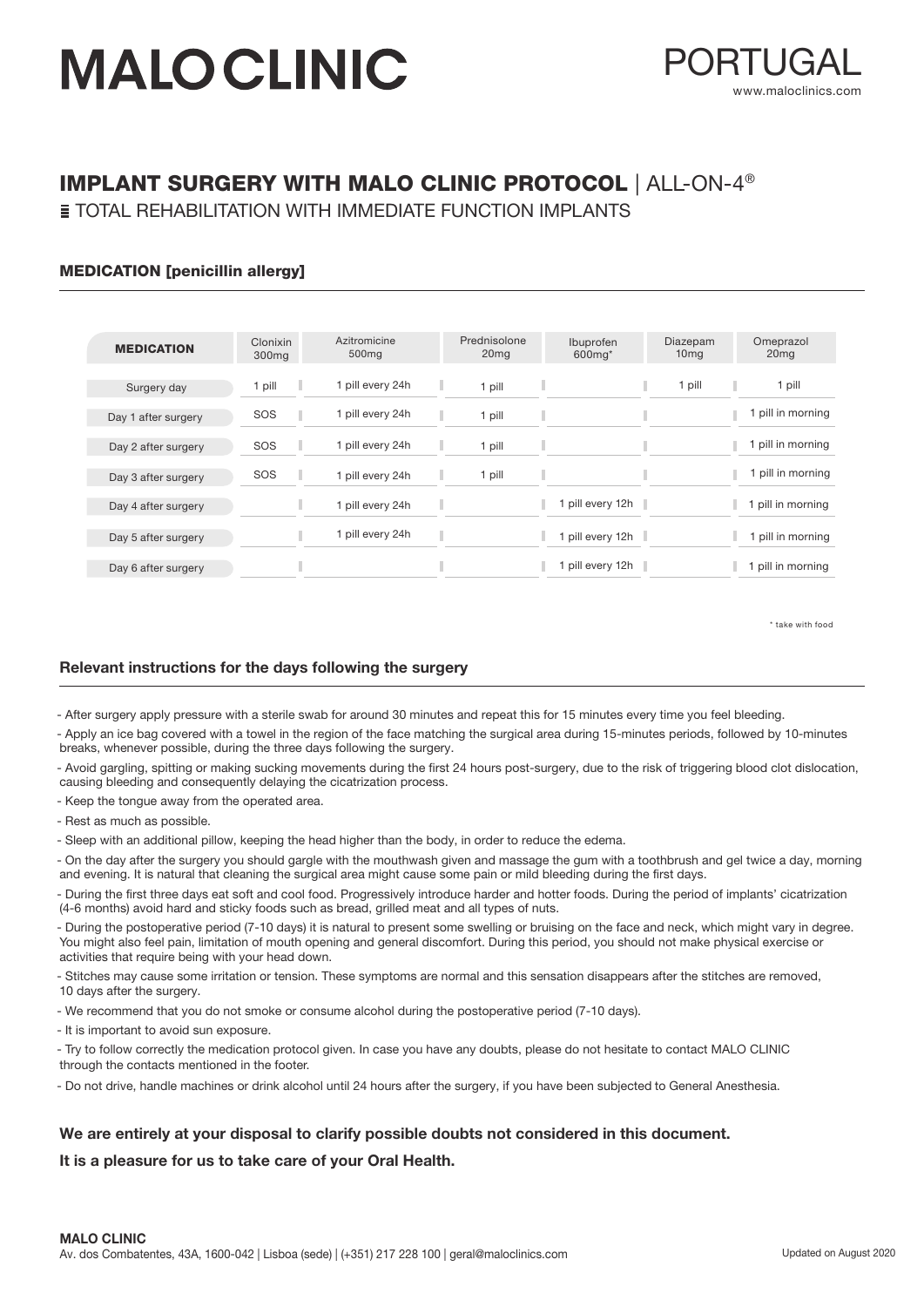

### IMPLANT SURGERY WITH MALO CLINIC PROTOCOL | All-on-4<sup>®</sup>(with Zygomatic implants)

### MEDICATION

| <b>MEDICATION</b>   | Clonixin<br>300 <sub>mg</sub> | Amoxicilin + Clavulanic<br>acid 875+125mg | Prednisolone<br>20 <sub>mg</sub> | Diazepam<br>10 <sub>mg</sub> | Omeprazol<br>20 <sub>mg</sub> |
|---------------------|-------------------------------|-------------------------------------------|----------------------------------|------------------------------|-------------------------------|
| Surgery day         | 1 pill                        | 1 pill every 12h                          | 2 pills                          | 1 pill                       | pill<br>ш                     |
| Day 1 after surgery | SOS                           | pill every 12h                            | 2 pills                          |                              | 1 pill in morning             |
| Day 2 after surgery | SOS                           | pill every 12h                            | 2 pills                          |                              | 1 pill in morning             |
| Day 3 after surgery | SOS                           | I pill every 12h                          | 2 pills                          |                              | 1 1 pill in morning           |
| Day 4 after surgery |                               | pill every 12h                            | 1 pill                           |                              | 1 pill in morning             |
| Day 5 after surgery |                               | pill every 12h                            | pill                             |                              | 1 pill in morning             |
| Day 6 after surgery |                               | pill every 12h                            | 1 pill                           |                              | 1 pill in morning             |
| Day 7 after surgery |                               | pill every 12h                            | 1 pill                           |                              | 1 pill in morning             |

#### Relevant instructions for the days following the surgery

- After surgery apply pressure with a sterile swab for around 30 minutes and repeat this for 15 minutes every time you feel bleeding.
- Apply an ice bag covered with a towel in the region of the face matching the surgical area during 15-minutes periods, followed by 10-minutes breaks, whenever possible, during the three days following the surgery.
- Avoid gargling, spitting or making sucking movements during the first 24 hours post-surgery, due to the risk of triggering blood clot dislocation, causing bleeding and consequently delaying the cicatrization process.
- Keep the tongue away from the operated area.
- Rest as much as possible.
- Sleep with an additional pillow, keeping the head higher than the body, in order to reduce the edema.
- On the day after the surgery you should gargle with the mouthwash given and massage the gum with a toothbrush and gel twice a day, morning and evening. It is natural that cleaning the surgical area might cause some pain or mild bleeding during the first days.
- Apply saline nasal wash (sodium chloride) 3 times per day.
- During the first three days eat soft and cool food. Progressively introduce harder and hotter foods. During the period of implants' cicatrization (4-6 months) avoid hard and sticky foods such as bread, grilled meat and all types of nuts.
- During the postoperative period (7-10 days) it is natural to present some swelling or bruising on the face and neck, which might vary in degree. You might also feel pain, limitation of mouth opening and general discomfort. During this period, you should not make physical exercise or activities that require being with your head down.
- Stitches may cause some irritation or tension. These symptoms are normal and this sensation disappears after the stitches are removed, 10 days after the surgery.
- We recommend that you do not smoke or consume alcohol during the postoperative period (7-10 days).
- It is important to avoid sun exposure.
- Try to follow correctly the medication protocol given. In case you have any doubts, please do not hesitate to contact MALO CLINIC through the contacts mentioned in the footer.
- Do not drive, handle machines or drink alcohol until 24 hours after the surgery, if you have been subjected to General Anesthesia.

#### We are entirely at your disposal to clarify possible doubts not considered in this document. It is a pleasure for us to take care of your Oral Health.